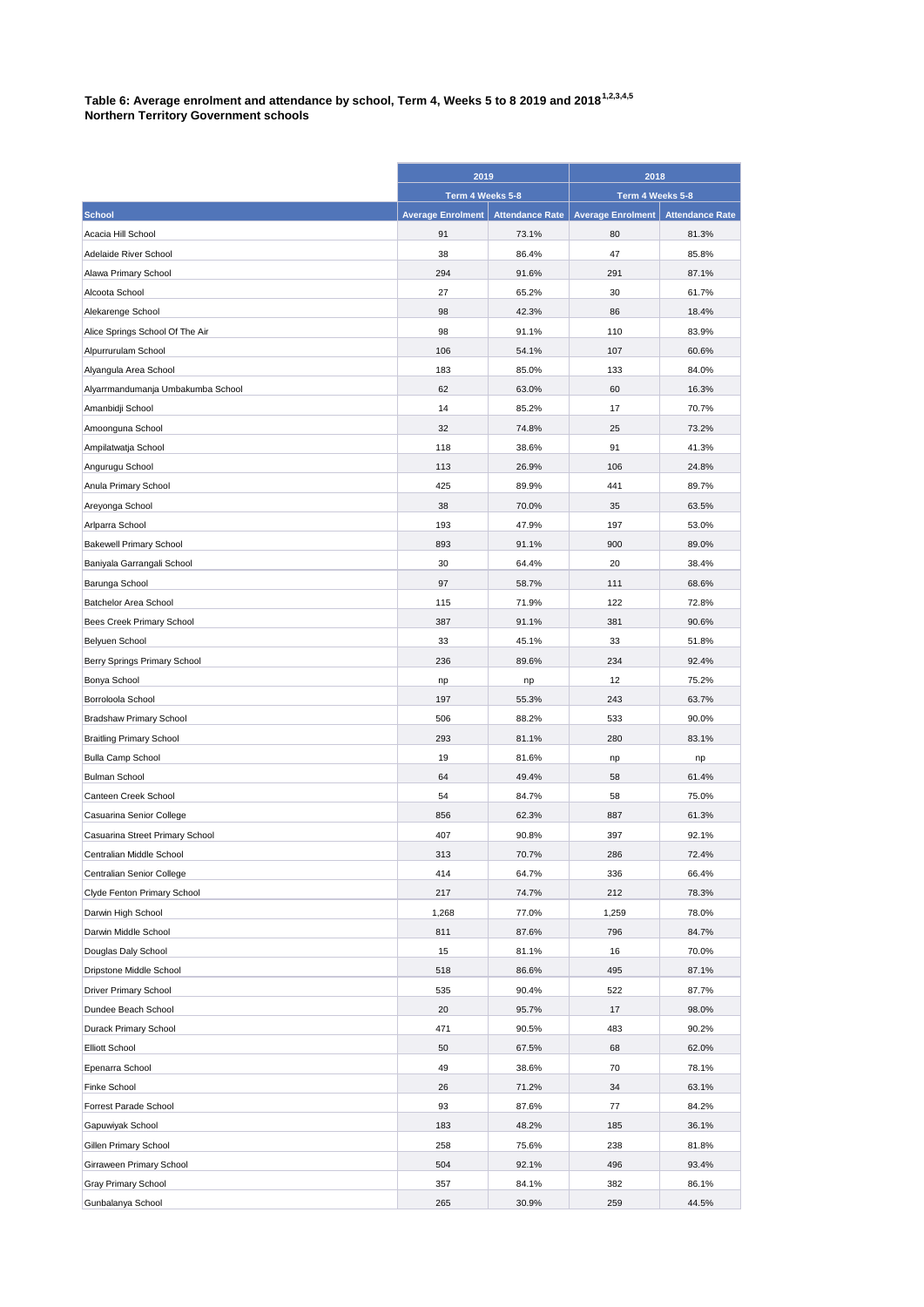|                                                 | 2019                     |                        | 2018                     |                        |
|-------------------------------------------------|--------------------------|------------------------|--------------------------|------------------------|
|                                                 | Term 4 Weeks 5-8         |                        | Term 4 Weeks 5-8         |                        |
| <b>School</b>                                   | <b>Average Enrolment</b> | <b>Attendance Rate</b> | <b>Average Enrolment</b> | <b>Attendance Rate</b> |
| <b>Haasts Bluff School</b>                      | 35                       | 47.8%                  | 24                       | 59.6%                  |
| Harts Range School                              | 60                       | 56.5%                  | 64                       | 60.6%                  |
| Henbury School                                  | 139                      | 82.1%                  | 133                      | 80.6%                  |
| Howard Springs Primary School                   | 295                      | 87.5%                  | 277                      | 88.7%                  |
| Humpty Doo Primary School                       | 393                      | 89.3%                  | 422                      | 89.2%                  |
| Imanpa School                                   | 20                       | 49.3%                  | 15                       | 59.6%                  |
| Jabiru Area School                              | 203                      | 77.0%                  | 192                      | 76.2%                  |
| Jilkminggan School                              | 90                       | 64.4%                  | 102                      | 64.8%                  |
| Jingili Primary School                          | 315                      | 90.3%                  | 337                      | 87.3%                  |
| Kalkaringi School                               | 179                      | 55.1%                  | 168                      | 54.3%                  |
| Karama Primary School                           | 189                      | 81.4%                  | 200                      | 81.3%                  |
| Katherine High School                           | 511                      | 70.9%                  | 548                      | 60.3%                  |
| Katherine School Of The Air                     | 188                      | 0.0%                   | 159                      |                        |
| Katherine South Primary School                  | 355                      | 85.5%                  | 395                      | 85.3%                  |
| Kiana School                                    |                          |                        |                          |                        |
| Kintore Street School                           | 55                       | 67.7%                  | 54                       | 73.0%                  |
| Lajamanu School                                 | 175                      | 39.1%                  | 189                      | 35.2%                  |
| Laramba School                                  | 51                       | 55.7%                  | 58                       | 58.4%                  |
| Larapinta Primary School                        | 360                      | 85.6%                  | 365                      | 87.9%                  |
| Larrakeyah Primary School                       | 510                      | 91.7%                  | 473                      | 90.4%                  |
| Leanyer Primary School                          | 591                      | 90.9%                  | 580                      | 89.0%                  |
| Ludmilla Primary School                         | 107                      | 82.4%                  | 98                       | 77.8%                  |
| MacFarlane Primary School                       | 215                      | 69.7%                  | 247                      | 66.9%                  |
| Malak Primary School                            | 222                      | 83.5%                  | 231                      | 81.5%                  |
|                                                 | 64                       |                        |                          |                        |
| Mamaruni School<br>Maningrida College           | 546                      | 56.4%<br>41.9%         | 45<br>522                | 75.7%<br>37.6%         |
|                                                 | 181                      | 82.1%                  | 188                      | 81.0%                  |
| Manunda Terrace Primary School                  | 22                       | 50.1%                  | 28                       | 43.2%                  |
| Manyallaluk School                              |                          |                        |                          |                        |
| Mataranka School                                | 31<br>14                 | 78.8%                  | 37<br>15                 | 78.3%                  |
| Mbunghara School<br>Middle Point School         | 23                       | 80.0%<br>70.4%         | 25                       | 77.7%<br>71.6%         |
|                                                 |                          |                        |                          |                        |
| Milikapiti School<br>Milingimbi School          | 63                       | 69.2%                  | 68                       | 69.9%                  |
|                                                 | 368                      | 39.3%                  | 360                      | 43.8%                  |
| Millner Primary School                          | 222                      | 75.2%                  | 213                      | 77.3%                  |
| Milyakburra School                              | 17                       | 33.1%                  | 25                       | 34.7%                  |
| Minyerri School                                 | 163                      | 54.7%                  | 143                      | 56.7%                  |
| Moil Primary School                             | 211                      | 85.2%                  | 211                      | 85.7%                  |
| Moulden Primary School                          | 292                      | 80.3%                  | 313                      | 75.7%                  |
| Mount Allan School                              | 62                       | 55.7%                  | 48                       | 55.7%                  |
| Mulga Bore School                               | np                       | np                     | 14                       | 79.8%                  |
| Murray Downs School                             | 17                       | 56.1%                  | 16                       | 68.9%                  |
| Mutitjulu School                                | 40                       | 41.1%                  | 42                       | 60.0%                  |
| Nakara Primary School                           | 602                      | 90.5%                  | 594                      | 86.6%                  |
| Nemarluk School                                 | 165                      | 86.4%                  | 153                      | 85.5%                  |
| Neutral Junction School                         | 20                       | 73.4%                  | 31                       | 56.9%                  |
| Newcastle Waters School                         | 21                       | 68.8%                  | 16                       | 81.7%                  |
| Nganambala School                               | 30                       | 82.3%                  | 26                       | 87.9%                  |
| Nganmarriyanga School                           | 155                      | 42.0%                  | 140                      | 41.1%                  |
| Ngukurr School                                  | 253                      | 56.2%                  | 275                      | 55.6%                  |
| Nhulunbuy High School                           | 298                      | 76.5%                  | 290                      | 79.0%                  |
| Nhulunbuy Primary School                        | 460                      | 83.9%                  | 439                      | 83.2%                  |
| Nightcliff Middle School                        | 328                      | 85.1%                  | 285                      | 82.7%                  |
| Nightcliff Primary School                       | 657                      | 89.9%                  | 634                      | 89.1%                  |
| Northern Territory School of Distance Education | 612                      | 100.0%                 | 539                      | 100.0%                 |
| Ntaria School                                   | 181                      | 54.3%                  | 194                      | 52.5%                  |